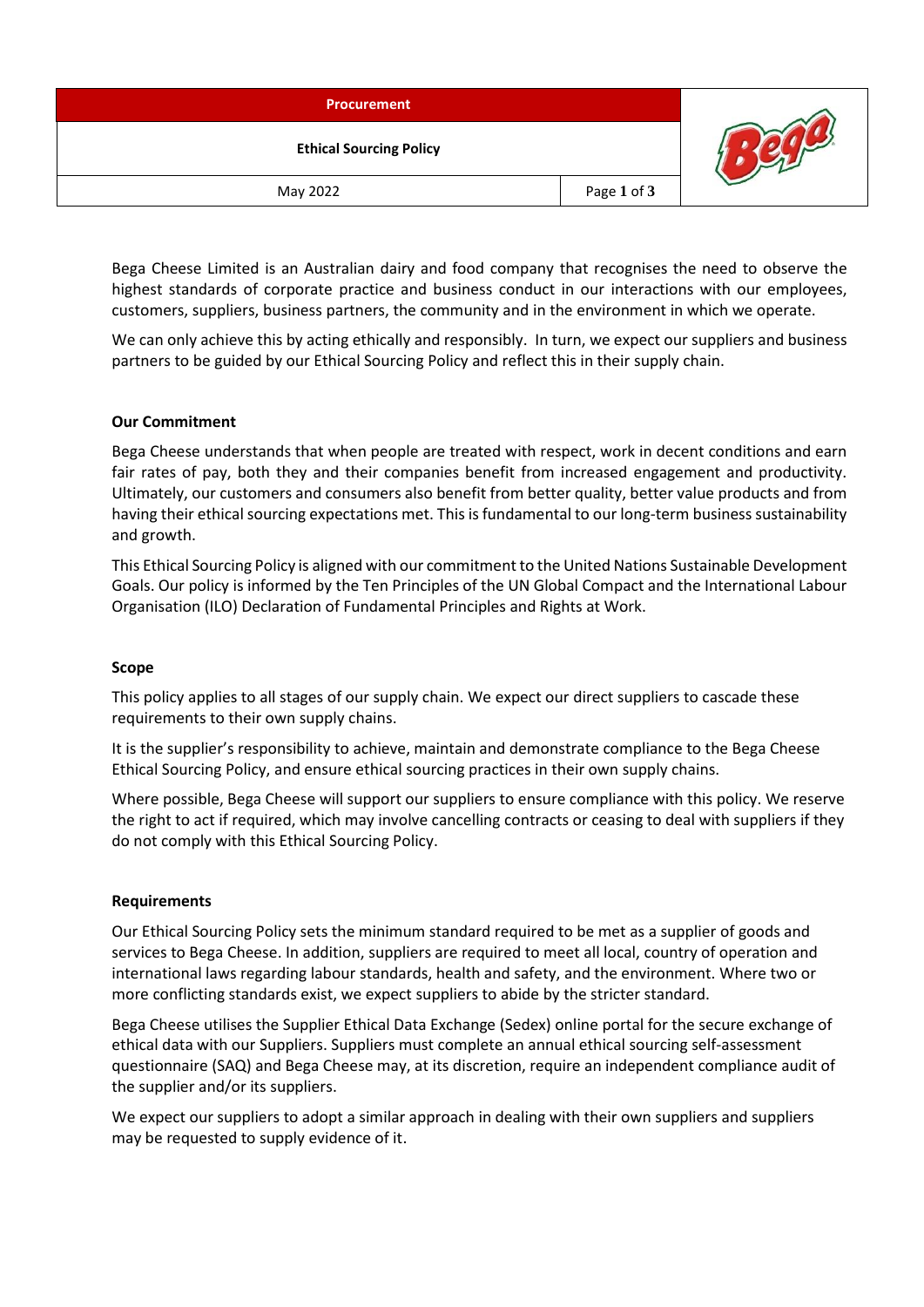# **Suppliers**

Bega Cheese suppliers must support socially responsible working conditions by:

- 1. supporting and respecting the protection of internationally proclaimed human rights;
- 2. ensuring all actions are taken to not contribute to or cause human rights abuses;
- 3. not using any type of forced, bonded or indentured labour;
- 4. providing a safe and hygienic working environment that minimises risk to health, taking into consideration knowledge of the relevant industry and specific hazards;
- 5. adhering to all applicable laws regarding working hours, wages, social security payments and overtime payments;
- 6. not using child labour, whereby 'child labour' is defined as any work by a child or young person, which does not comply with the provisions of the relevant ILO standards, and any work that is likely to interfere with that person's education, or be harmful to that person's health or mental, spiritual, moral or social development;
- 7. upholding the freedom of association and the effective recognition of the right to collective bargaining – and where these rights are restricted under law, suppliers will not hinder the development of parallel means for independent and free association and bargaining;
- 8. providing a workplace free from harassment, including sexual, verbal, and physical behaviour that creates an offensive, hostile or intimidating environment;
- 9. not discriminating based on a person's race, gender, sexual orientation, age, nationality, marital status, religion, ethnic origin, union membership, political affiliation, or any other legally protected status; and
- 10. not using punishment or other forms of mental or physical coercion as a form of discipline.

Bega Cheese suppliers must ensure responsible environmental management by:

- 1. complying with environmental laws, obligations, permits and licences that protect the environment, prevent pollution and continuously improve environmental performance;
- 2. identifying and documenting key environmental impacts, implementing policies and improvement plans, targets and controls to minimise the effect on the environment with respect to
	- a. land management and sustainable farming practices
	- b. climate change, reducing energy intensity and greenhouse gas emissions, and sourcing renewable energy
	- c. water sustainability and reducing water intensity
	- d. diverting waste from landfill and increasing recycling and reuse rates
	- e. supporting the 2025 Australian National Packaging Targets, and
	- f. other key impacts relevant to the supplier.
- 3. identifying pollution risks from potential incidents and creating mitigation plans to prevent adverse environmental impacts; and
- 4. implementing a purchasing policy and, where practical, sourcing materials and services which minimise or eliminate the impact on the environment and promote the use of recycled materials and sustainable practices with their suppliers.

Bega Cheese suppliers must conduct their business relationships with integrity through:

- 1. engaging ethically in all transactions and providing transparent documentation and records;
- 2. not participating in bribes, favours, benefits or other similar unlawful or improper payments, in cash or in kind, whether given to obtain business or otherwise; and
- 3. protecting whistle-blower confidentiality and prohibiting retaliation against workers who report workplace grievances.